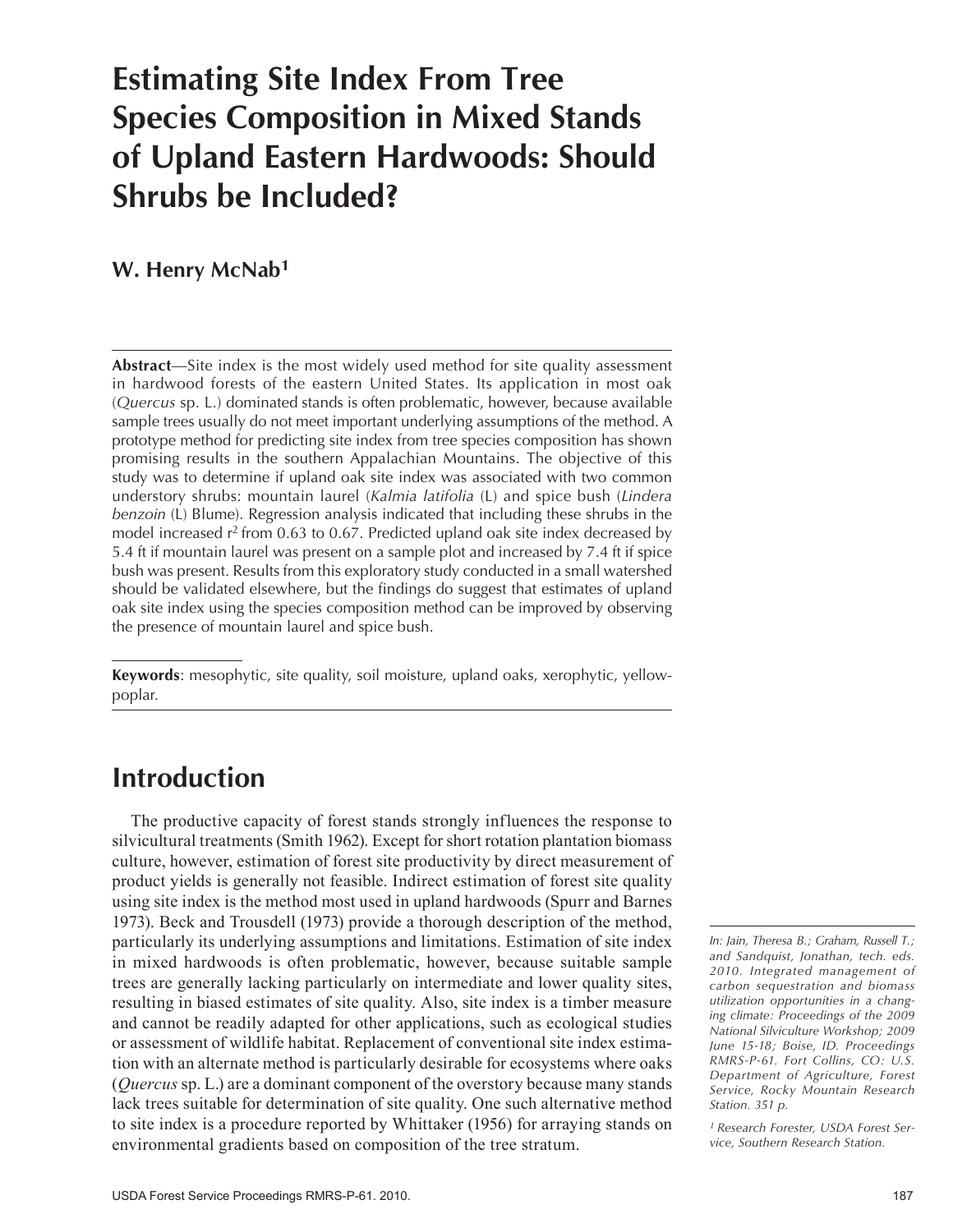Forest productivity in the southern Appalachian Mountains is associated primarily with temperature and moisture gradients (Whittaker 1966) and some what with fertility. Whittaker (1966) reported that "… an index of site moisture conditions based on weighted averages of stand composition…" was highly correlated with forest production. He subdivided the topographic-soil moisture gradient within an elevation zone into four soil moisture classes (mesic, submesic, subxeric, and xeric) and assigned a weight  $(0, 1, 2, \text{or } 3)$  to each class. Each tree species was assigned to a soil moisture class based on its modal frequency of oc currence along the gradient. Whittaker used the average weight of the frequency of each species present  $>1$  in diameter at breast height (dbh) as an index of the soil moisture conditions for a site. The index, which was a means for quantify ing the relative position of sites on the moisture gradient, was highly correlated with primary forest production for vegetative communities occupying environments ranging from xeric to mesic in the Great Smoky Mountains National Park (GSMNP) (Whittaker 1966). The simplicity of such a site classification system is appealing for several reasons: it can be applied with data typically collected from sample plots in a systematic inventory of stand conditions, it is easily adapted to other ecosystems with their associated species, and the system can be extended to other environmental gradients of temperature and nutrients.

Whittaker's (1966) methods were used in a previous study (McNab and Loftis, in press) to array forested sites along a moisture gradient that was quantified with a moisture regime index (MRI) calculated from arborescent vegetation present on each plot. Results of that study indicated that upland oak site index was cor related with the MRI. Shrubs were not included in that study, but a number of species occur in the Southern Appalachians and appear to be associated with sites of varying environmental conditions (Stupka 1964). Whittaker (1966) reported about a dozen shrubs species were common in the GSMNP and reported the "… distributions of undergrowth species do not appear closely related to those of dominant [tree] species." The independence of tree and shrub species distribu tions observed by Whittaker (1966) suggests that each form of vegetation was responding to different environmental conditions and could account for different sources of variation that affect site quality. My study investigated the question: Are common species of forest shrubs associated with forest site quality? This study is an extension of a previous study of site quality that was based only on tree species (McNab and Loftis, in press). The purpose of this exploratory study was primarily to determine if additional study on this topic is warranted and not to develop an application for immediate use by managers.

# **Methods**

#### *Study Area*

The study was conducted in the Bent Creek Experimental Forest; a 6,000-ac watershed located about 10 miles southwest of Asheville, North Carolina. This area is characterized by short, mild winters and long, warm summers; elevation ranges from 2000 to 4000 ft. Annual precipitation averages about 45 in and is evenly distributed throughout the year. Geologic formations consist of gneisses and schists of Precambrian Age that have weathered to form a complex, dissected land surface consisting of ridges and coves. Soils, which consist mainly of Ultisols with lesser areas of Inceptisols, are generally deep (>40 in), highly acidic (pH<5.5) and range in moisture regimes from xeric to hydric.

The arborescent canopy of xeric to subxeric sites on upper slopes and ridges typically consists of communities dominated by scarlet oak (*Quercus coccinea*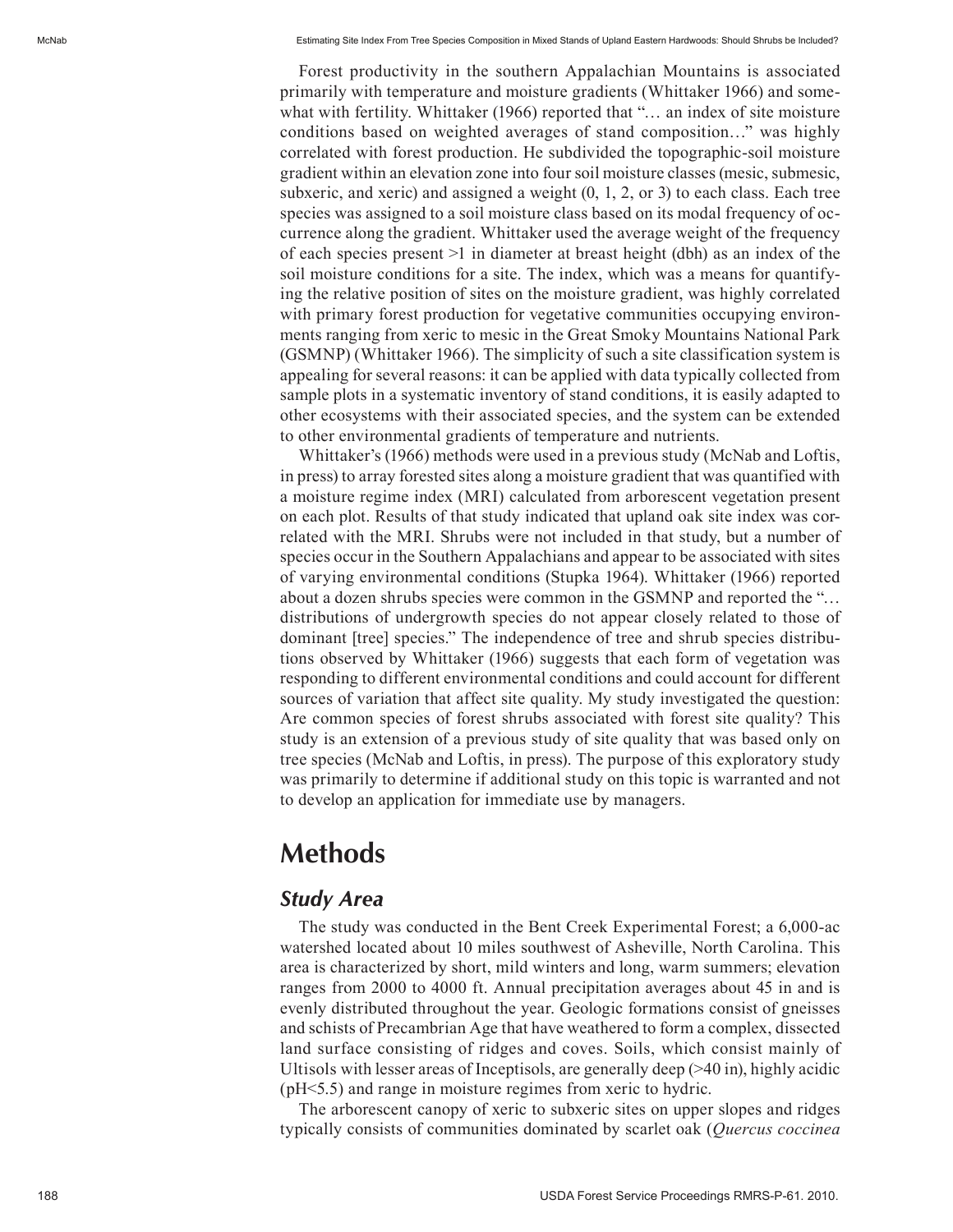Muenchh.), white oak (*Q. alba* L.) chestnut oak (*Q. prinus* L.), and black oak (*Q. velutina* Lam.). Typical mesophytic species occurring on moist slopes and coves include yellow-poplar (*Liriodendron tulipifera* L.), northern red oak (*Q. ru bra* L.), white ash (*Fraxinus americana* L.), eastern hemlock (*Tsuga canadensis* (L.) Carr.), cucumbertree (*Magnolia acuminata* L.), and black locust (*Robinia pseu doacacia* L.). Midstory species include, dogwood (*Cornus florida* L.), blackgum (*Nyssa sylvatica* Marsh.), sourwood (*Oxydendrum arboreum* (L.) DC.); shortleaf pine (*Pinus echinata* L.) or pitch pine (*P. rigida* L.) may occur on disturbed dry sites. Various hickory species occur on dry and moist sites. Red maple (*Acer ru brum* L.) is usually present on sites of all moisture regimes. American chestnut (*Castanea dentata* L.) was a major component of most stands before it was lost as a canopy species as a result of the introduced blight disease (*Cryphonectria parisitica*) in the 1920s; it was typically replaced by oaks (*Quercus* spp. L.) on many sites. Common shrubs of dry sites include mountain laurel (*Kalmia lati folia* L.) and deerberry (*Vaccinnium staminium* L.); moist sites support rosebay rhododendron (*Rhododendron maximum* L.) and spicebush (*Lindera benzoin* (L.), Blume). More than 250 trees, shrubs, and vines are native to this area of the southern Appalachian Mountains (Stupka 1964).

Principal types of disturbance in the watershed have resulted from natural and human causes. Most stands in Bent Creek Experimental Forest have been affected by past land-use. Extensive areas of gentle slopes were cleared for agricultural purposes from 1800 until about 1900, when land abandonment resulted in conversion to pine-hardwood mixtures on dry sites and yellow-poplar on moist sites. Stands on areas of steeper slopes, which were not cultivated or cleared for pasture, were typically burned to promote sprouting for woodland grazing by livestock, and periodically harvested for timber by high grading. Following acquisition of the watershed by the USDA Forest Service around 1915, timber stand improvement work was done in selected areas to reduce stocking of non-commercial species such as red maple, sourwood, and dogwood. Lightning-caused fires are seldom a source of extensive disturbance in this humid region.

### *Field Plots and Vegetation Inventory*

I used field data from several earlier silvicultural studies installed in the experimental forest for my exploratory investigation. Three requirements were necessary for the previously collected data to be suitable for use: (1) inventory of all tree and shrub species present on each plot, (2) accurate estimation of site index for stands on each sample plot, and (3) the sample plots represented the range of site qualities in the experimental forest. Field data from two previous studies satisfied these requirements: one study dealing with prediction of site index for xerophytic upland oaks and the other study to investigate growth and yield of mesophytic yellow-poplar after thinning. In the site index study, Doolittle (1957) established 114, 0.2-acre plots in even-aged stands of upland oaks rang ing in age from 30 to 120 years. Arborescent and shrub vegetation in the sapling and tree strata had been re-inventoried by species in 1970 (unpublished data on file). Vegetation on this group of plots is typically described as xerophytic. The yellow-poplar growth and yield study consisted of 34, 0.25-ac plots that had been established in even-aged stands, ranging in age from 30 to 76 years, for which site index had been determined (Beck and Della-Bianca 1970). Vegetation associated with this group of plots is characterized as mesophytic. I pooled the inventories from these two studies to obtain a data set consisting of 148 sample plots that extended over the range of site qualities present on upland sites in the Bent Creek Experimental Forest.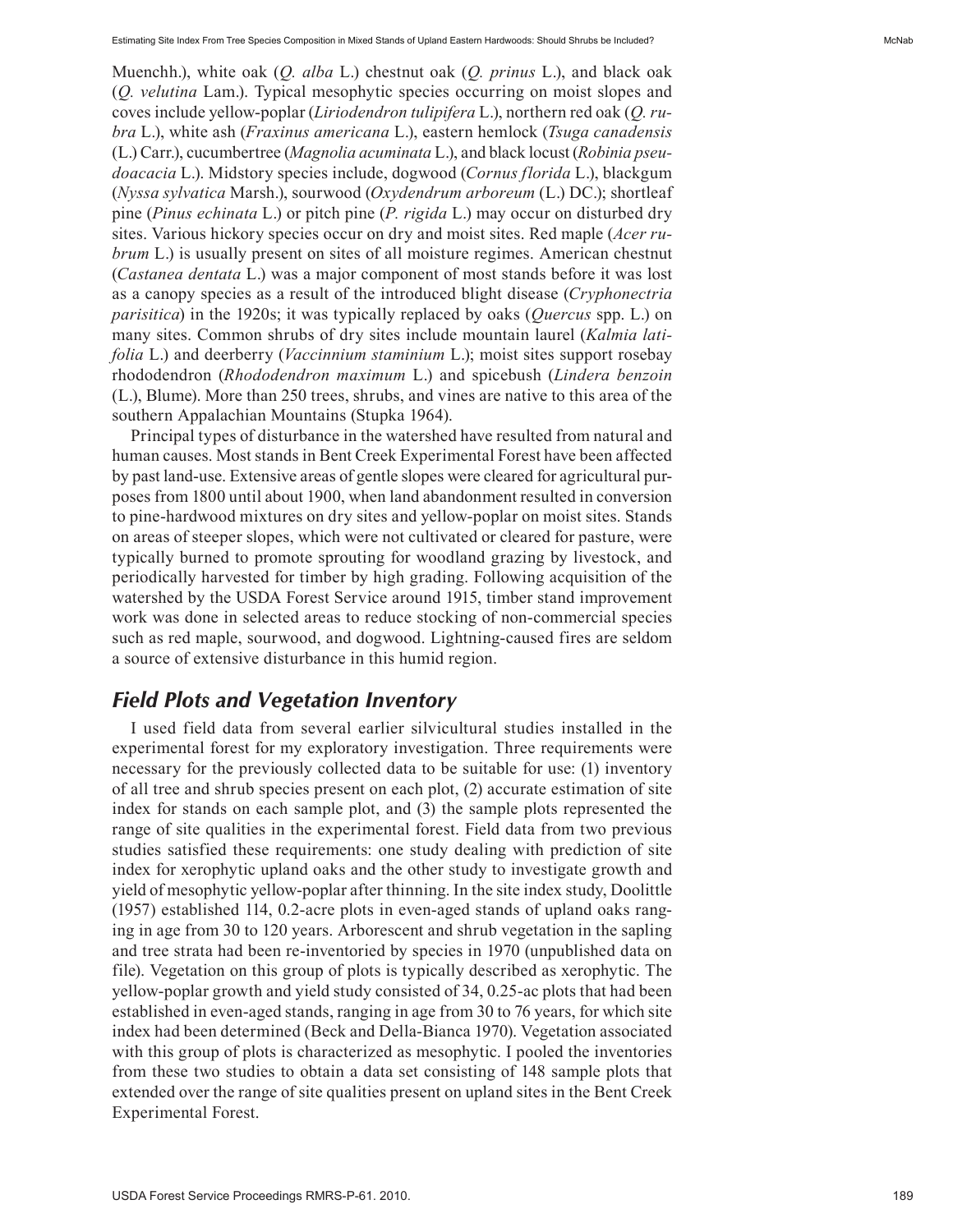McNab Estimating Site Index From Tree Species Composition in Mixed Stands of Upland Eastern Hardwoods: Should Shrubs be Included?

Site index relationships developed by Schnur (1937) for upland oak stands in the central hardwood region were used as the standard measure of timber productivity. I converted yellow-poplar site index to upland oak site index using the relationship presented by Doolittle (1958). Upland oak site index overlapped between the two groups of plots characterized by composition of the arborescent vegetative community (Stupka 1964):

| Group of plots (Source of data)         | Range of oak site index (ft) |
|-----------------------------------------|------------------------------|
| Mesophytic (Beck and Della-Bianca 1970) | 71 - 95                      |
| Xerophytic (Doolittle 1957)             | $36 - 87$                    |

Across all 148 plots, oak site index averaged 65 ft. The plots established for the growth and yield study are dominated by yellow-poplar and other mesophytic species and are considered representative of high to moderately productive stands on mesic and submesic sites. The plots established for the site index study are dominated by oaks and other xerophytic species and are considered representative of moderate to low productivity on xeric and subxeric sites.

Woody perennial vegetation on each sample plot was recorded by species in two physiognomic groups of plants (i.e. tree or shrub) and two size classes (i.e. overstory or midstory). A tree was a plant with a well-defined stem carrying a definite crown; shrubs were plants without a well-defined stem (Helms 1998). Each tree on a sample plot was recorded by species in two arbitrary size classes: overstory (>4.5-in dbh), or midstory (0.01 to 4.5 in dbh). Each shrub was recorded by species without regard to size. The number of tree and shrub species present on each plot was determined for each size class from the inventory data.

### *Moisture Regime Index*

Following the rationale of Whittaker (1956) I subdivided the apparent soil moisture gradient on upland sites in the Bent Creek watershed into four classes: xeric, subxeric, submesic, and mesic. A fifth class, hydric, was not included in this study because the tree species of interest do not occur on soils of that mois ture regime. The xeric class of sites was typically associated with upper slopes of ridges; mesic sites occurred on lower slopes of valleys. The subxeric and submesic classes were on sites perceived as somewhat less dry or less moist than xeric or mesic, respectively. I assigned each tree species occurring in the watershed to a moisture regime class based on its perceived modal position (i.e. distributional center) along the gradient (e.g. post oak (*Quercus stellata* Wangenh.), xeric; chestnut oak, subxeric; northern red oak, submesic, etc). Soil moisture deficits would likely develop on xeric sites in the mid to late growing season and on sub xeric sites during the late season of most years. On the submesic class of sites, soil moisture deficits would occur occasionally during the mid to late growing season and on mesic sites, lack of moisture for plant growth would likely occur only rarely during an interval of 30 years. Each moisture class was assigned a weight, ranging from 1 to 4 (e.g. xeric  $= 1$ ; subxeric  $= 2$ ; etc), which represented the perceived relative availability of soil moisture for plant growth during the frost-free season. Moisture class weights were refined by assigning half values to some species where their modal position appeared to occur between two classes (e.g. scarlet oak = 1.5; white oak = 2.5, etc).

The combined information provided by all tree species present on a sample plot is used to determine the location of the site on the moisture gradient. The numerical location of the plot (e.g. site) on the moisture gradient, which ranges in magnitude from 1 to 4, is defined as the moisture regime index (MRI). The plot MRI is calculated as the average moisture weight of all species present on the plot: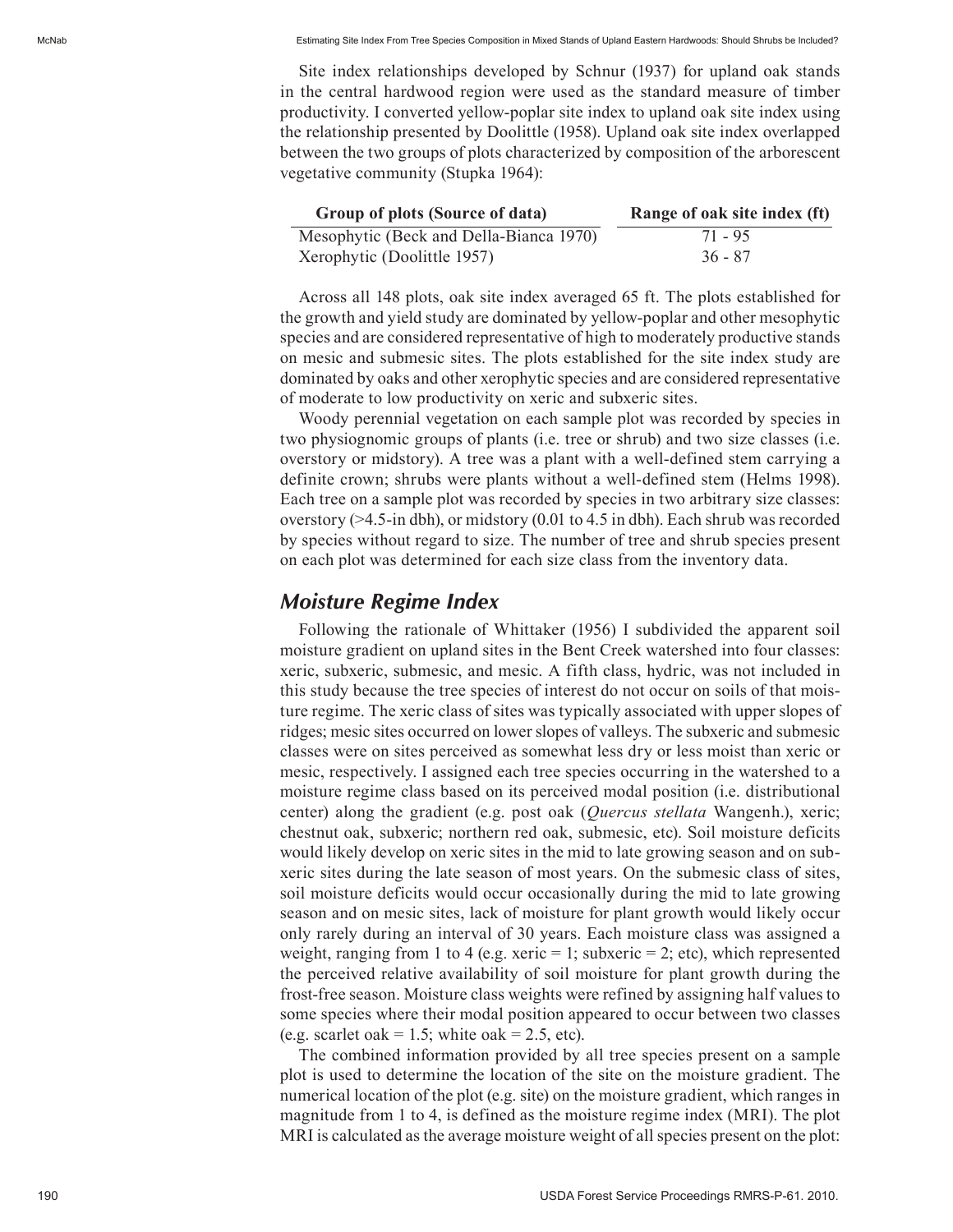$MRI = \sum(\text{Species}_i * MW_i + ... + \text{species}_i * MW_i) / N \text{ species}$ 

where: MRI is moisture regime index, species is each tree species present, MW is moisture weight value for each species (values 1 to 4), and N is number of species used in calculation of the index.

Because MRI can be calculated with various combinations of vegetation size classes and frequencies of occurrence, I used the method of calculation reported as best in an earlier study (McNab and Loftis, in press). I combined the midstory and overstory size classes for each plot and calculated MRI using tree species represented by more than one individual  $(N > 1)$ . I evaluated the effect of shrubs on estimation of site index by including them as binary variables (e.g. 0 or 1) in regression analyses, where a species was present on ten or more sample plots.

#### *Data Analysis*

I used a completely randomized design where sample plots had been established previously in stands meeting criteria for study of timber productivity and without regard to topographic or soil characteristics.

**Regression model without shrubs**—Simple linear regression was used to determine the relationship of upland oak site index with MRI by the model:

$$
Y_i = \alpha + \beta X_i + \epsilon
$$

where Yi are observed values of upland oak site index,  $\alpha$  and  $\beta$  are population parameters,  $X_i$  are observed values of MRI, and  $\varepsilon$  is unexplained error.

**Regression model with shrubs**—A Spearman rank correlation test was used to determine the relationship between the frequencies of occurrence of the inventoried tree and shrub species in relation to the xeric (oak dominated) plots and the mesic (yellow-poplar dominated) plots. T-tests were used to determine if site index was significantly associated with the presence of each species of shrub. For those shrubs significantly associated with oak site index, multiple regression was used to determine the combined effect of moisture regime index and shrub species by the relationship:

$$
Y_i = \alpha + \beta X_i + \beta Z_i + \epsilon
$$

where  $Y_i$  are observed values of upland oak site index,  $X_i$  are observed values of MRI,  $Z_i$  are species of shrubs absent or present (represented as 0 or 1),  $\alpha$  and  $\beta$ are population parameters, and  $\varepsilon$  is unexplained error. Relative performance of the two types of models (e.g. site index estimated from MRI without shrubs, and with shrubs) was evaluated using the proportion of variation of the dependent variable explained by the independent variables (adjusted  $r^2$ ). Statistical tests of significance were made at the probability level of 0.05.

## **Results and Discussion**

Thirty-one arborescent species were present with frequency of occurrence of n >1 stems on the 148 sample plots (table 1) and were used in calculation of MRI for each plot. Although dry-site and moist-site species occurred on plots of all moisture regimes, their frequencies of occurrence were generally consistent with the perceived soil moisture conditions (e.g. xerophytic oaks tended to dominate plots characterized by xeric and subxeric soil moisture regimes). Spearman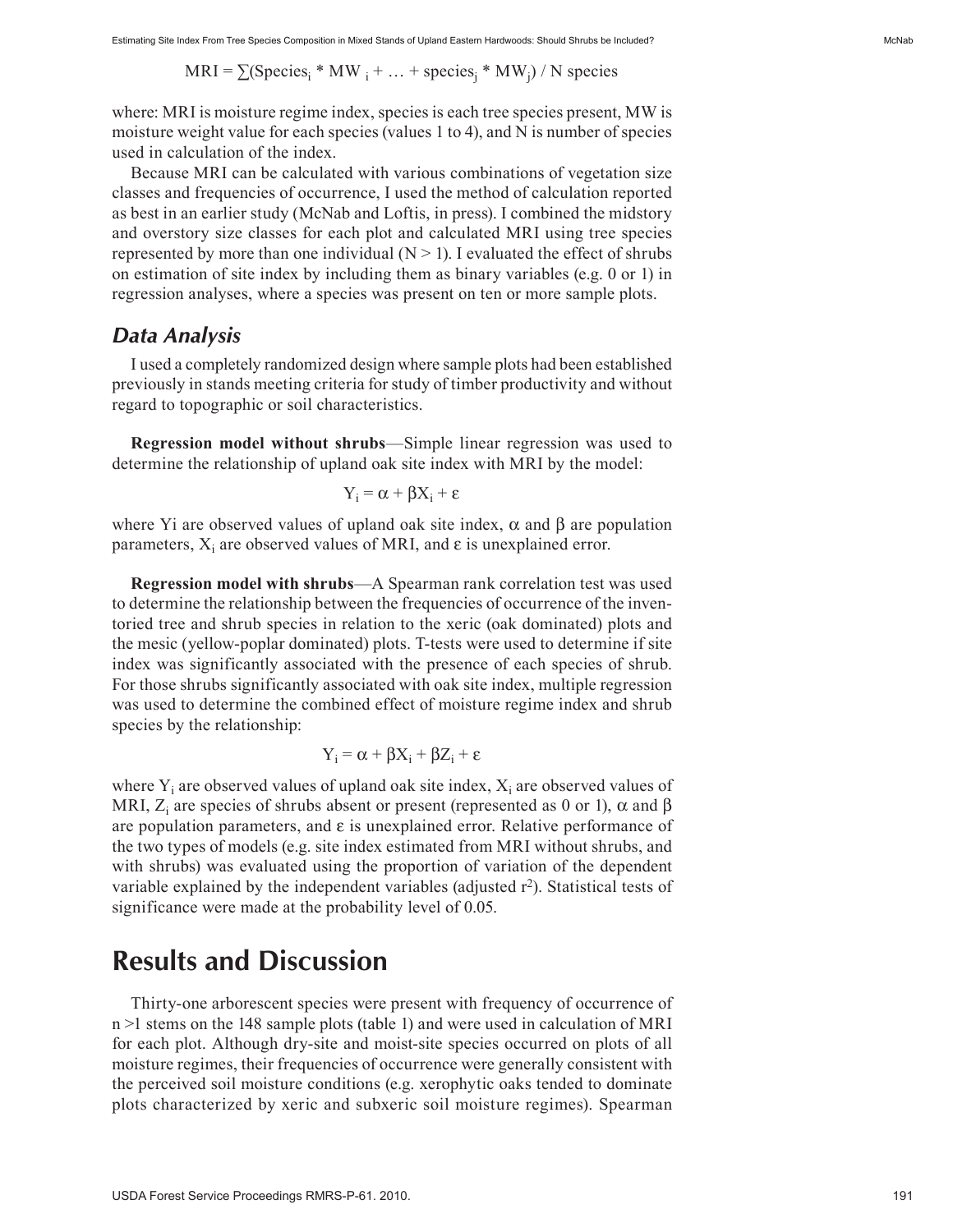**Table 1**—Arborescent species present (>0.05 inch dbh) on plots, moisture weight assigned to each species, and their frequencies of occurrence (percent of total plots sampled) in two studies installed previously for investigations of productivity for xerophytic and mesophytic vegetation types in the Bent Creek Experimental Forest.

| <b>Common</b>       | <b>Scientific</b>       | <b>Moisture</b> | Plot moisture regime |                         |
|---------------------|-------------------------|-----------------|----------------------|-------------------------|
| name                | name                    | weight          | <b>Xerophytica</b>   | Mesophytic <sup>b</sup> |
|                     |                         |                 | - Percent-           |                         |
| Post oak            | Quercus stellata        | 1.0             | 1                    | 0                       |
| Virginia pine       | Pinus virginiana        | 1.0             | $\mathbf{0}$         | 6                       |
| Scarlet oak         | Quercus coccinea        | 1.5             | 75                   | $\Omega$                |
| Black oak           | Quercus velutina        | 2.0             | 60                   | 32                      |
| Black gum           | Nyssa sylvatica         | 2.0             | 32                   | 21                      |
| Chestnut oak        | Quercus prinus          | 2.0             | 71                   | 15                      |
| White pine          | Pinus strobus L.        | 2.0             | 0                    | 18                      |
| Persimmon           | Diosporis virginiana    | 2.0             | 1                    | $\Omega$                |
| Sassafras           | Sassafras albiumn       | 2.0             | $\overline{2}$       | 15                      |
| Shortleaf pine      | Pinus echinata          | 2.0             | 32                   | 9                       |
| Sourwood            | Oxydendrum arboreum     | 2.0             | 86                   | 56                      |
| Southern red oak    | Quercus falcata         | 2.0             | 2                    | $\Omega$                |
| Hickory spp         | Carya spp.              | 2.3             | 0                    | 62                      |
| Holly               | Ixex opaca              | 2.5             | 0                    | 3                       |
| White oak           | Quercus alba            | 2.5             | 80                   | 32                      |
| Red maple           | Acer rubrum             | 2.5             | 74                   | 82                      |
| American beech      | Fagus grandifolia       | 3.0             | 3                    | 3                       |
| <b>Black locust</b> | Robinia pseudoacacia    | 3.0             | 37                   | 71                      |
| Dogwood             | Cornus florida          | 3.0             | 42                   | 47                      |
| Frazier magnolia    | Magnolia fraserii       | 3.0             | 0                    | 6                       |
| Mulberry            | Morus alba              | 3.0             | $\mathbf{0}$         | 3                       |
| Northern red oak    | Quercus rubra           | 3.0             | 31                   | 35                      |
| <b>Black cherry</b> | Prunus serotina         | 3.5             | $\mathbf{0}$         | 3                       |
| Cucumber            | Magnolia acuminata      | 3.5             | 2                    | $\mathbf{0}$            |
| Eastern hemlock     | Tsuga canadensis        | 3.5             | 3                    | 21                      |
| Hornbeam            | Ostraya virginiana      | 3.5             | 1                    | $\Omega$                |
| Sweet birch         | Betula lenta            | 3.5             | 3                    | 74                      |
| Yellow-poplar       | Liriodendron tulipifera | 3.5             | 39                   | 100                     |
| <b>Black walnut</b> | Juglans nigra           | 4.0             | 0                    | 3                       |
| White ash           | Fraxinus americana      | 4.0             | 4                    | 26                      |
| Yellow birch        | Betula lutea            | 4.0             | 0                    | 3                       |

a 114, 0.2-ac plots situated in stands dominated by oaks.

b 34, 0.25-ac plots situated in stands dominated by yellow-poplar.

 $r = 0.49$  (n = 31, p < 0.01), however, indicated a moderate similarity of tree species occurrence between the two sets of plots.

Six species of shrubs were present on the sample plots, but the principal species were mountain laurel and spice bush (table 2). There was little correlation between shrub species occurring on the two sets of plots (Spearman  $r = 0.11$ ,  $n = 6$ ,  $p > 0.05$ ). Four shrubs were present on less than ten plots, leaving only mountain laurel and spice bush present with frequency judged adequate for analysis. These two species rarely occurred on the same plot.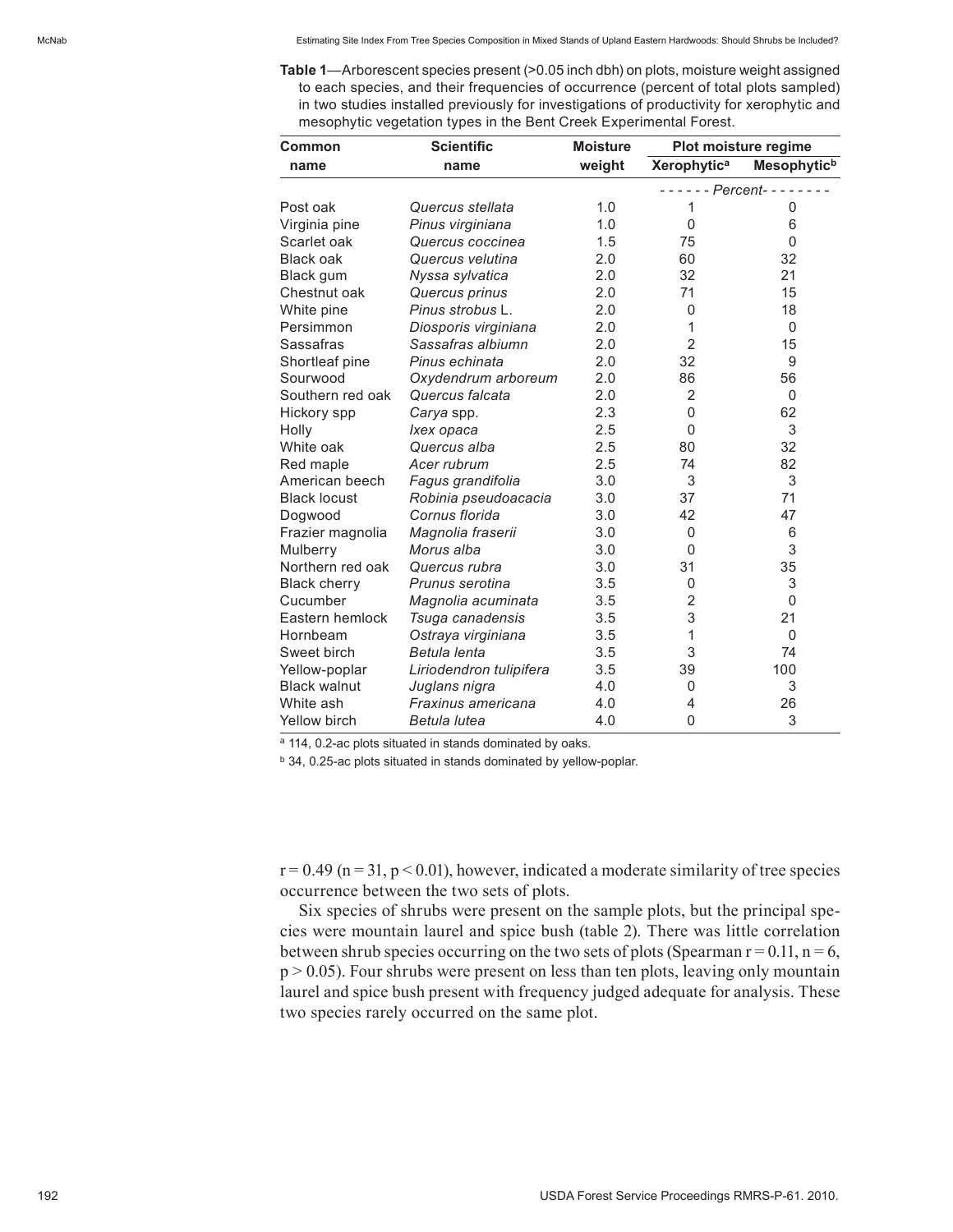**Table 2**—Shrub species present on sample plots, and their frequencies of occurrence (percent of total plots sampled) in two studies installed previously for investigations of productivity of xerophytic and mesophytic vegetation types in the Bent Creek Experimental Forest.

| Common                   | <b>Scientific</b>                    | <b>Plots</b> | Plot moisture regime    |                         |
|--------------------------|--------------------------------------|--------------|-------------------------|-------------------------|
| name <sup>a</sup>        | name                                 | sampled      | Xerophytic <sup>b</sup> | Mesophytic <sup>c</sup> |
|                          |                                      | N            |                         | $---$ Percent--------   |
| Mountain laurel          | Kalmia latifolia (L.)                | 32           | 25                      |                         |
| Spice bush               | Lindera benzoin (L., Blume)          | 21           | 6                       | 47                      |
| Rhododendron             | Rhododendron maximum (L.)            |              | 2                       | 0                       |
| Flame azalea             | R. calendulaceum (Michx., Torr.)     |              | 3                       | 3                       |
| Deerberry                | Vaccinium stamineum (L.)             |              | Ω                       | 3                       |
| <b>Black huckleberry</b> | Gaylussacia baccata (Wang., K. Koch) | 6            |                         | 0                       |

a 95 plots had no shrubs and two or more species occurred on 13 plots.

b 114 plots were located in stands dominated primarily by oaks.

c 34 plots were located in stands dominated primarily by yellow-poplar.

### *Site Index Model With Shrubs Excluded*

Regression analysis of site index as a function of the moisture index produced the relationship:

$$
Oak SI (ft) = -21.972 + 36.524*(MRI)
$$

where SI is site index (50 years) in feet for mixed oaks and MRI is moisture regime index based on midstory and overstory tree species with plot density >1. This equation has an  $r^2$  of 0.63 and mean square error of 8.10 ft. The MRI variable was highly significant  $(p<0.001)$ .

The distribution of upland oak site index in relation to moisture regime index without shrubs is shown in figure 1. The simple regression model fitted the field data reasonably well, and the pattern of residuals from the regression appeared to be uniformly distributed, suggesting a prediction equation with little bias.



Figure 1-Observed site index measured on 148 sample plots (plotted points) dominated by either xerophytic or mesophytic species and predicted site index (dashed line) in relation to the moisture regime index. The inset shows residuals (actual - predicted) of predicted site index in relation to the moisture regime index.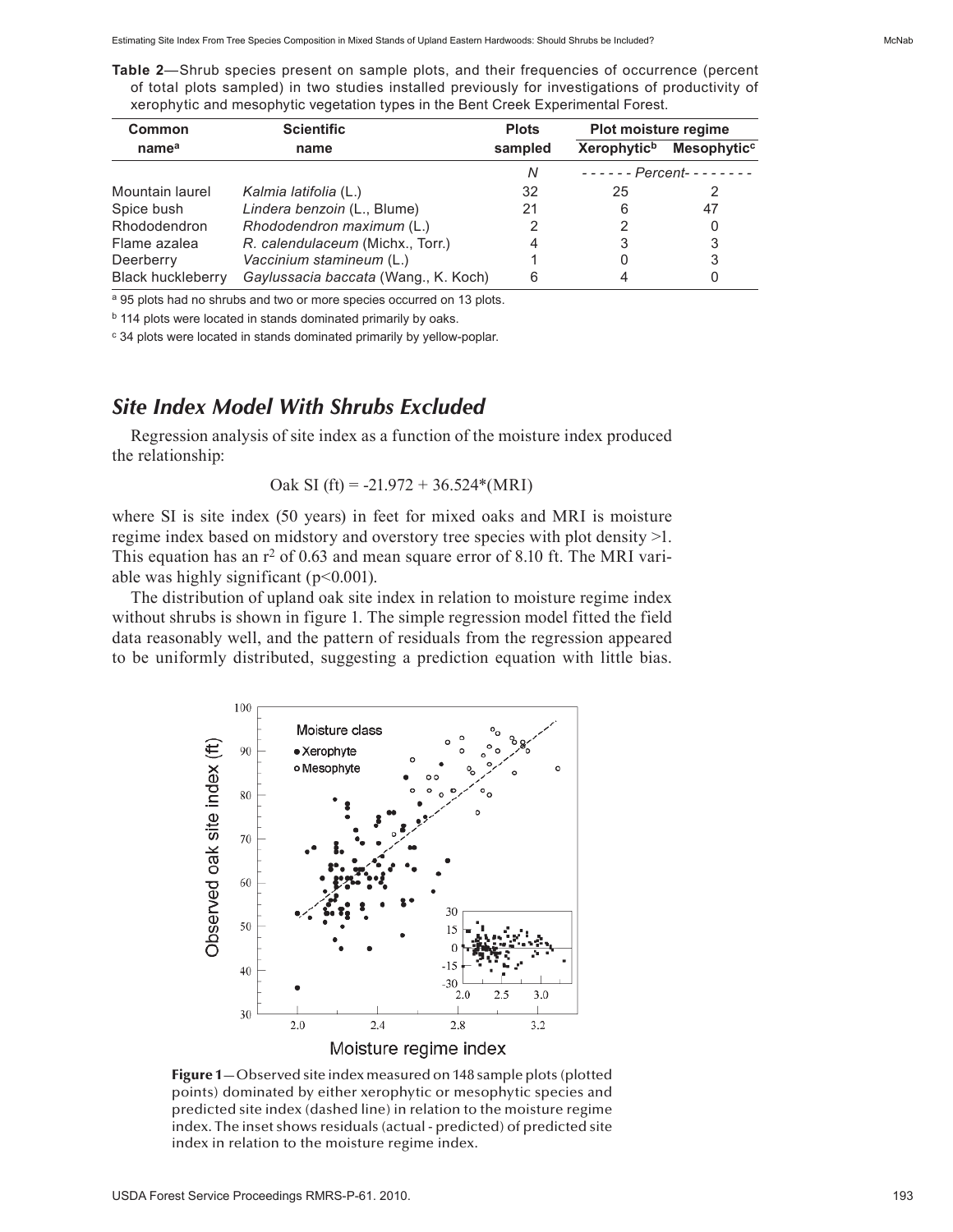Observed site index varied by about  $\pm 20$  feet from predicted values for the xerophytic plots and about  $\pm 10$  feet from the mesophytic plots, however, suggesting that other variables might explain part of the variation in site index not accounted for by the tree species and their perceived association with a moisture gradient.

Site fertility could account for additional variation of site index not explained by moisture (Kimmins 1987), but relatively little has been reported on the effects of nutrients on height growth for most tree species. Gilmore and others (1968) found yellow-poplar height was better correlated with soil pH than nutrients. Carmean (1975) reported that for various species of oaks, fertility (particularly pH) had a stronger influence on the distribution of some species (e.g. chinquapin oak (*Quercus muehlenbergii* Engelm.) than on height growth.

### *Site Index Model with Shrubs Included*

The two predominant shrubs were each associated with oak site index (table 3). Compared to plots with no shrubs, average oak site index was lower by 8.2 ft where mountain laurel was present  $(t = -3.70, P < 0.003)$  and site index was higher by 19.6 ft on plots were spice bush was present ( $t = 7.48$ ,  $P \le 0.001$ ). Regression analysis of moisture regime index and the two significant shrub variables produced the following relationship:

Oak SI (ft) =  $15.564 + 21.918*(MRI) - 5.432*(KALA) + 7.368*(LIBE)$ 

where: SI is site index (50 years) in feet for mixed upland oaks, MRI is moisture regime index calculated from tree species, KALA is absence (0) or presence (1) of mountain laurel, and LIBE is absence (0) or presence (1) of spice bush. This equation has an  $r^2$  of 0.67 and mean square error of 7.7 ft. All variables were highly significant ( $p$ <0.001). The relationships between observed and predicted upland oak site index for the two models is shown in figure 2. The practical importance of the shrub variables is to reduce upland oak site index predicted from MRI by 5.4 feet if mountain laurel is present or increase site index by 7.4 feet if spice bush is present (fig. 3).

| <b>Shrub</b>    | <b>Sample</b> | <b>Upland oak site index</b>  |           |
|-----------------|---------------|-------------------------------|-----------|
| present         | plots         | <b>Mean</b>                   | <b>SD</b> |
|                 | N             | - - - - - - -feet - - - - - - |           |
| None            | 95            | 66.8                          | 11.2      |
| Mountain laurel | 32            | 58.6 <sup>a</sup>             | 9.4       |
| Spice bush      | 21            | 86.4 <sup>b</sup>             | 8.7       |
| All             | 148           | 67.8                          | 13.2      |

| <b>Table 3</b> —Mean and SD of upland oak site index   |
|--------------------------------------------------------|
| observed on sample plots where either mountain         |
| laurel, spice bush, or neither species, was present in |
| the Bent Creek Experimental Forest.                    |

aSignificantly lower compared to plots where the species was not present.

bSignificantly higher compared to plots where the species was not present.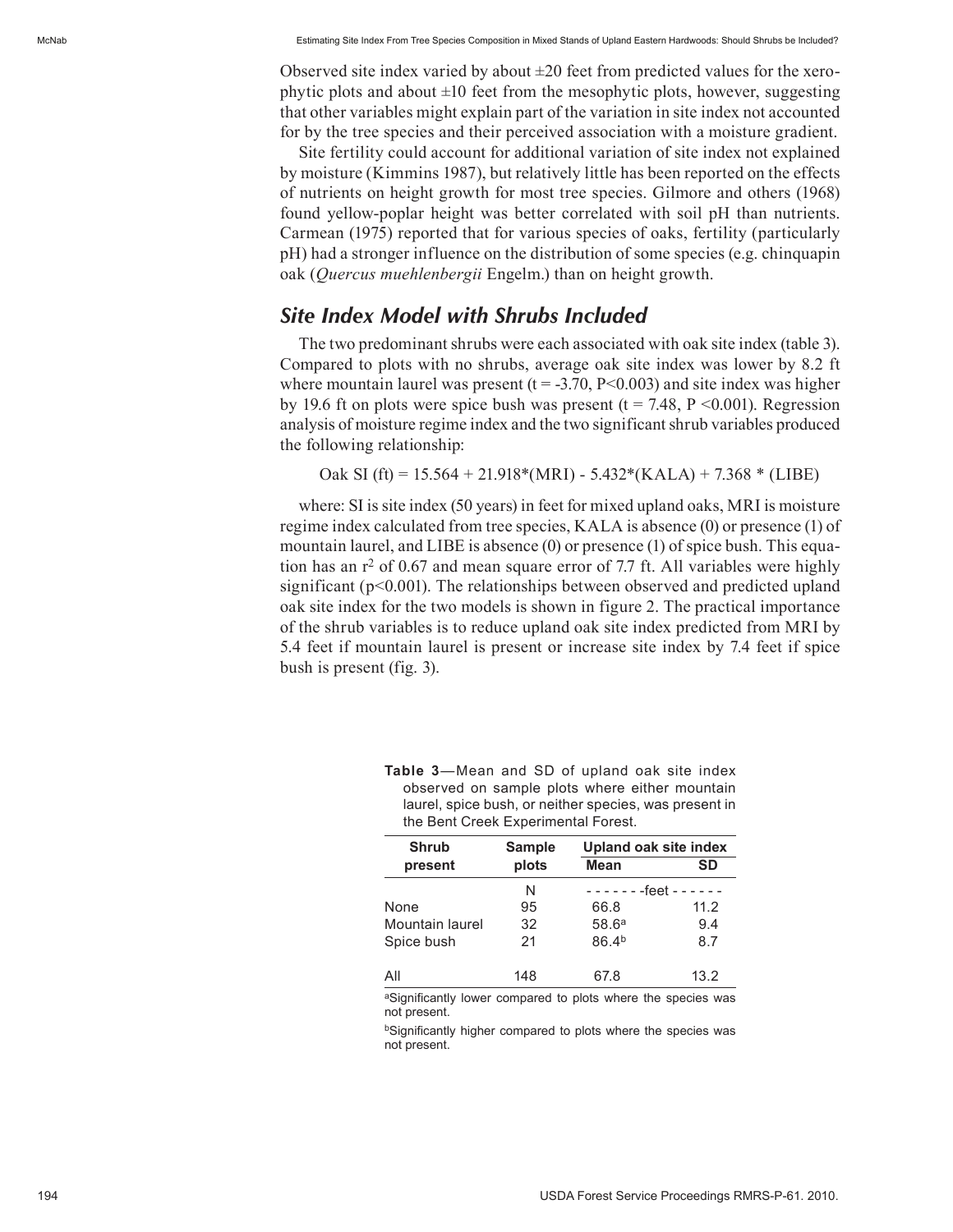

Figure 2—Relationships between observed and predicted upland oak site index for two models: (1) site index as a function of moisture regime index without shrubs (dotted line) and (2) site index as a function of moisture regime index with the occurrence of two shrubs (dashed line). Both models under predict site index on high quality sites  $(SI > 70)$  and over predict site index on lower quality sites. The diagonal line represents perfect fit between observed and predicted upland oak site index.



Figure 3-Relationship between moisture regime index and predicted upland oak site index in relation to the presence or absence of two species of shrubs in the Bent Creek Experimental Forest.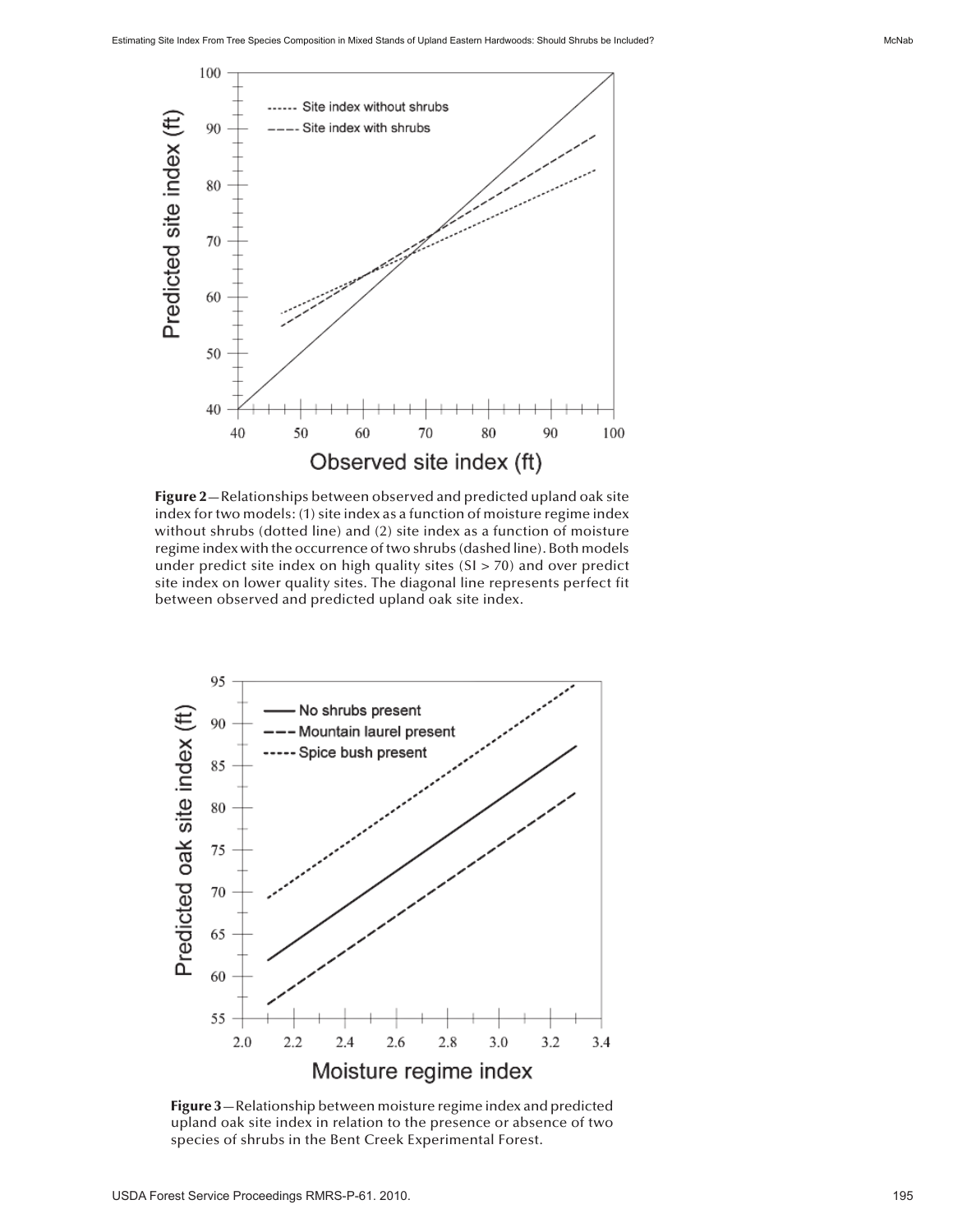Results of this exploratory study in a small watershed suggest that both trees and shrubs are beneficial for estimating site index from species composition. These findings are not surprising because shrubs have different rooting zones compared to trees and may have different environmental requirements for their establish ment, growth, and reproduction (Kimmins 1987). Including shrubs with MRI for estimation of site index was an unplanned part of the overall study that resulted from serendipitous observations in the study area. Mountain laurel, normally a dry-site species, occurred as scattered plants in several yellow-poplar stands that had become established on sites with low site index, which were located on moist flood plains. This unusual composition of tree and shrub vegetation provided a clue to the value of non-arborescent data for assessment of site quality. A number of shrub species are common in this region, mostly xerophytic species, although several mesophytic species occur also, such as rosebay rhododendron (*Rhododen dron maximum* L.) and sweet shrub (*Calycanthus floridus* L.). Additional study is needed to determine the value of other shrubs for estimation of site quality based on species composition. These results should be applicable within similar temperature regimes of the southern Appalachian Mountains, similar to where my study was conducted.

Application of the method requires several considerations by the resource manager. First, an adequate design must be derived for adequate inventory of the stand. A systematic grid of sample points is recommended similar in intensity to that used for estimation of the timber resources. Next, the tree species list must be completed for the area of application. The lists of trees in table 1 and shrubs in table 2 are limited to species encountered in the study area, which is about a third of the species occurring throughout the southern Appalachian Mountains. Finally, moisture weights assigned to each species must be adjusted for the region in which the method will be applied. The location of some species on the moisture gradient could change somewhat if the area of application is near the limits of the natural range or if there are compensating factors for the area, such as temperature or fertility. For example, Whittaker (1956) assigned northern red oak a value weight of 4.0 for submesic in the overstory. In my area of application, which is somewhat lower and drier, northern red oak was assigned a value of 3.5. As this example illustrates, one strength of the MRI method of site classification is the ease by which it can be adapted and extended to other areas.

In summary, results of this exploratory study demonstrate that at least two species of shrubs may be useful for classification of forest site productivity in the southern Appalachian Mountains. More specifically, I found that upland oak site index is associated with the moisture regime index and the occurrence of either mountain laurel or spice bush. An equation based only on the moisture index accounted for 63 percent of the variation in oak site index on sample plots in the study area. Including the presence of either mountain laurel or spice bush accounted for an additional four percent of variation in site index. Although this system of site classification has been under intermittent development for over ten years, this is the first formal test of the method using nonarborescent species. The relationships with shrubs should be evaluated for application beyond the limited area of this test. Many shrubs occur throughout the Southern Appalachians, and the benefits of using other species for estimation of site index should be tested. Considerable additional work is needed to refine the system and particularly to establish a direct relationship of the moisture regime index with site quality based on volume increment.